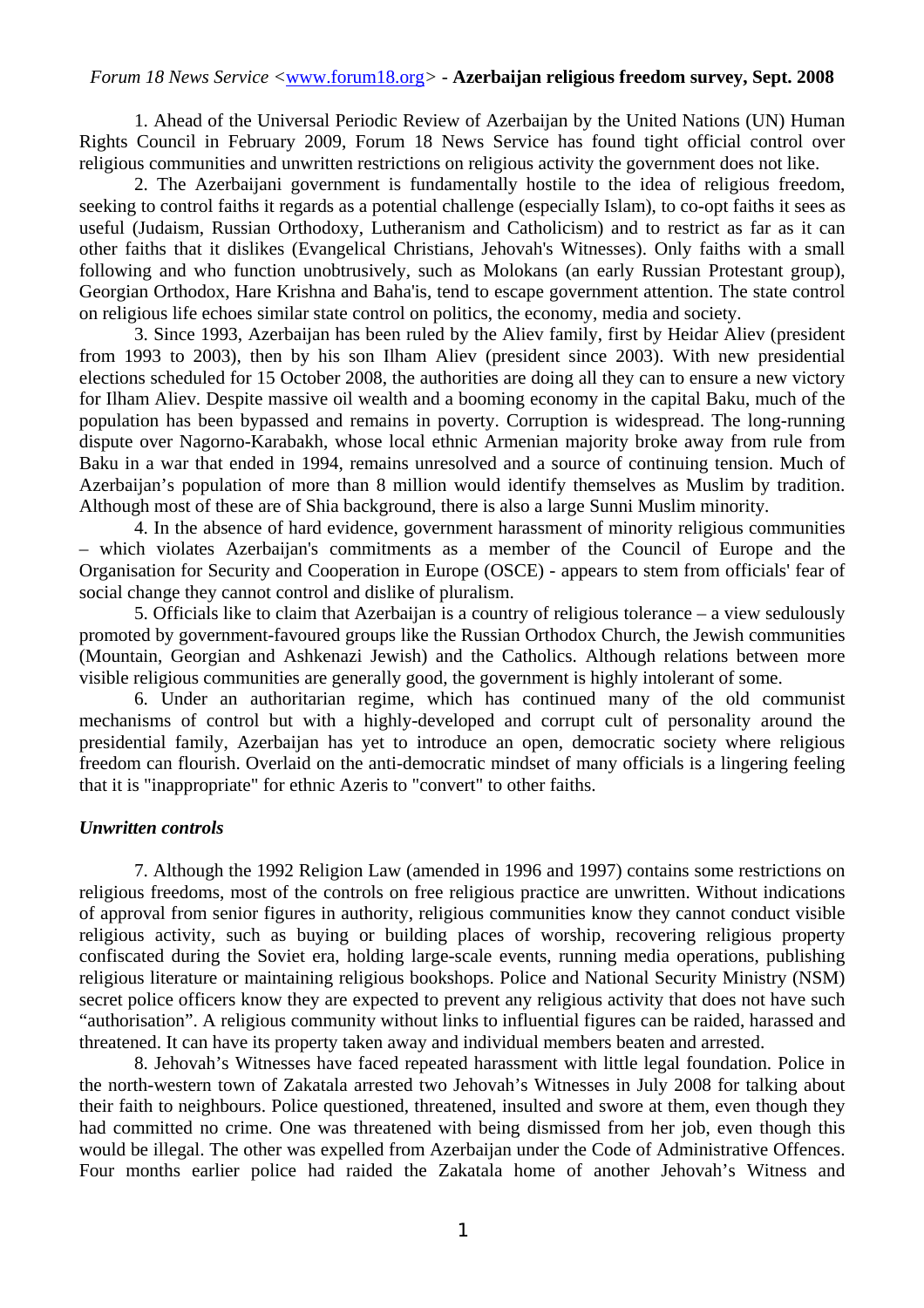confiscated religious literature without a court order.

 9. Azerbaijani law does not ban religious activity in private homes, although state officials generally believe that it does. Nine Jehovah's Witness men detained at a religious meeting in a private home in Baku in June 2008 were told by police the meeting was "illegal". Officers beat and threatened them with rape. Protestants too – including Baptists and Seventh-day Adventists – have faced repeated raids and fines. Police raided Adventist congregations in December 2007 in Baku and in Gyanja. The pastor in Gyanja was threatened with prison, if he refused to ban children from attending worship services and did not halt worship in two church-owned properties.

 10. Baptist communities in the mainly Georgian-speaking village of Aliabad near Zakatala have faced perhaps the greatest pressure. After years of harassment, threats, destruction of property, confiscation of religious literature and denial of state registration, Pastor Zaur Balaev was arrested by police in May 2007. He was accused of physically assaulting five police officers, a charge his congregation insists was fabricated by police. He was sentenced to two years' imprisonment, but freed in March 2008. Yet three months after Balaev's release, his fellow pastor Hamid Shabanov was arrested on charges of possessing a gun illegally. The congregation insists this charge too is equally fabricated. Shabanov's trial has begun, but a judge sent the case back to investigators in July 2008 for further work.

 11. Police raided a Protestant church in Sumgait in autumn 2007 and detained some 30 church members. Police pressured them to renounce their faith, calling in the local imam. "The imam held up a copy of the Koran and police tried to force church members to pass underneath it and deny their faith," one Protestant told Forum 18. It is illegal for police to force individuals to renounce their faith.

 12. Said Dadashbeyli founded an Islamic group called Nima in Baku in 2005. His family say he promoted a "European style of Islam", mutual respect and unity between Shias and Sunnis, and rejected fundamentalism. He received a 14-year sentence at a closed trial in December 2007. His lawyer and family insist that he and eight of those sentenced with him are innocent of the serious terrorism-related charges levelled against them.

 13. Religious communities without strong protectors do not enjoy security of property ownership. In August 2008 a Baku-based Protestant church, Cathedral of Praise, which claims 800 adult members, had its place of worship confiscated. The church bought the land and building legally in 2004 but a court ruled that it had not done so legally. No compensation is being offered. The church was founded in 1994 but only managed to gain registration in 1999. Its Swedish pastor had his visa application denied in 2005 and was given two weeks to leave Azerbaijan. He was subsequently blacklisted from returning. Communities without strong protection cannot regain property confiscated during the Soviet era. Baku's Baptist community has long sought to regain a century-old church in the city centre, Baku's former Ashkenazi synagogue has not been returned, and Baku's Baha'i community would like to regain a building important to the history of their faith. Communities without strong protection cannot invite foreigners for religious work, though this is allowed to Catholics, Jews, Lutherans, Russian Orthodox, one permitted Georgian Orthodox parish and one permitted Englishlanguage Protestant congregation.

 14. Children given Christian first names by their Baptist parents in Aliabad have been denied birth certificates by officials angry at their choice of name, although officials have no power to withhold such documents. Without a birth certificate a child cannot enter school or be treated in hospital.

 15. The prime instrument of control is official registration: without it, individual religious communities cannot act as a body, including owning or renting property, or holding bank accounts. Although the Religion Law does not make registration compulsory, government officials at all levels often act as though it does. Police and local authorities have raided many religious communities that have chosen not to register or have tried to register but have been refused.

### *Registration obstructions*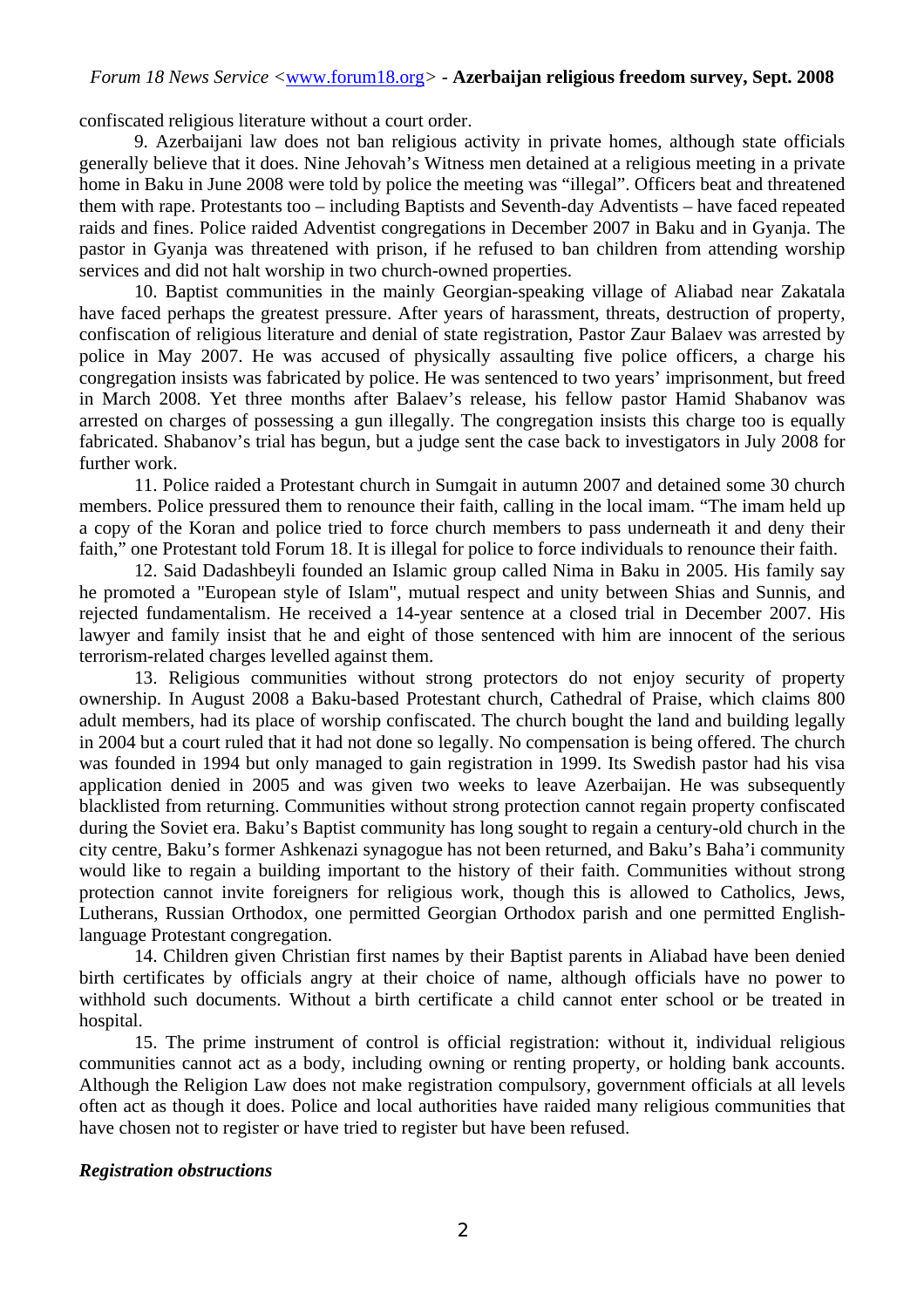16. The State Committee for Work with Religious Organisations, which has overseen the registration process since it was established in 2001, has a wide range of techniques for dealing with registration applications it regards as unwelcome: it pressures religious communities to withdraw those applications, ignores them, returns them repeatedly for "corrections" of "errors" or rejects them. Indeed, as registration applications need prior approval from local authorities before they even reach the committee, the scope for unpopular religious communities to be barred from registering is wide. The state notary in Aliabad has for many years refused with no legal basis to notarise the signatures of the ten founders of the local Baptist congregation. The State Committee registration regulations also require a certificate from the employer of each of the ten founders, without specifying why this is needed, what it should contain and what happens for founders who are not in employment. Founders must also provide a certificate from a headquarter body setting out the "need" for such a community, making it technically impossible to found an independent community.

 17. Of the 2,000 religious communities that are believed to function, of which 406 had registration with the Ministry of Justice before the State Committee was set up, the State Committee lists only 386 on its website as now being registered. Independent mosques, Baptist communities in Neftechala and in Aliabad, the Adventist community in Nakhichevan, the Greater Grace Protestant church in Ismaili, an independent Lutheran congregation in Baku, as well as a variety of Protestant churches in Sumgait are among those to have been denied registration either at local or national level. The authorities particularly dislike Protestant churches that attract a mainly ethnic Azeri membership. The former head of the State Committee, Rafik Aliev, had Baku's Azeri-language Baptist church closed down by court order in 2002 after alleging that the pastor, Sari Mirzoyev, had insulted Islam. Mirzoyev was "banned" from preaching and subjected to a harsh media campaign.

 18. Religious communities denied registration have the possibility of challenging the denial through the courts. However, most prefer not to take that step, fearing that corruption in the court system and the closeness of the judicial system to the government will prevent a fair verdict. When the Baku Baptist community challenged the court-ordered liquidation it failed to have the liquidation order overturned. Communities denied registration also fear that if they make waves they will only attract further "punishment", such as police visits.

 19. The denial of registration to religious communities the government does not like also extends to religious-related groups. The local chapter of the International Religious Liberty Association, founded with interfaith backing in 2002, has seen its registration application languish unanswered at the Justice Ministry. The Devamm group, led by Ilgar Ibrahimoglu Allahverdiev and which campaigns for Muslims' rights, failed to gain registration, despite a court ruling in its favour.

#### *Opaque religious policy formulation and enactment*

 20. Although discussion has long continued over whether the Religion Law needs revision, the State Committee told Forum 18 categorically in May 2008 that there will be no new Law. Many religious believers of a variety of faiths have called for removal of restrictions from it. No public discussion on whether a new Law should or should not be presented to parliament has taken place.

 21. The State Committee, like many government agencies, acts mainly behind closed doors, releasing little information about how it reaches decisions. Its website dqdk.gov.az does not appear to have been updated since September 2007. Consultation hours for religious communities and members of the public at its headquarters in Baku have been sharply cut back since Hidayat Orujev was appointed to lead it in July 2006. Communities have scant opportunity to challenge how long the committee lingers over applications or how it decides which documents to reject. Symptomatic of this lack of transparency is the State Committee's refusal to respond to questioning by independent groups, including Forum 18, about specific religious freedom violations.

22. The State Committee's untrammelled powers allow it to make public statements through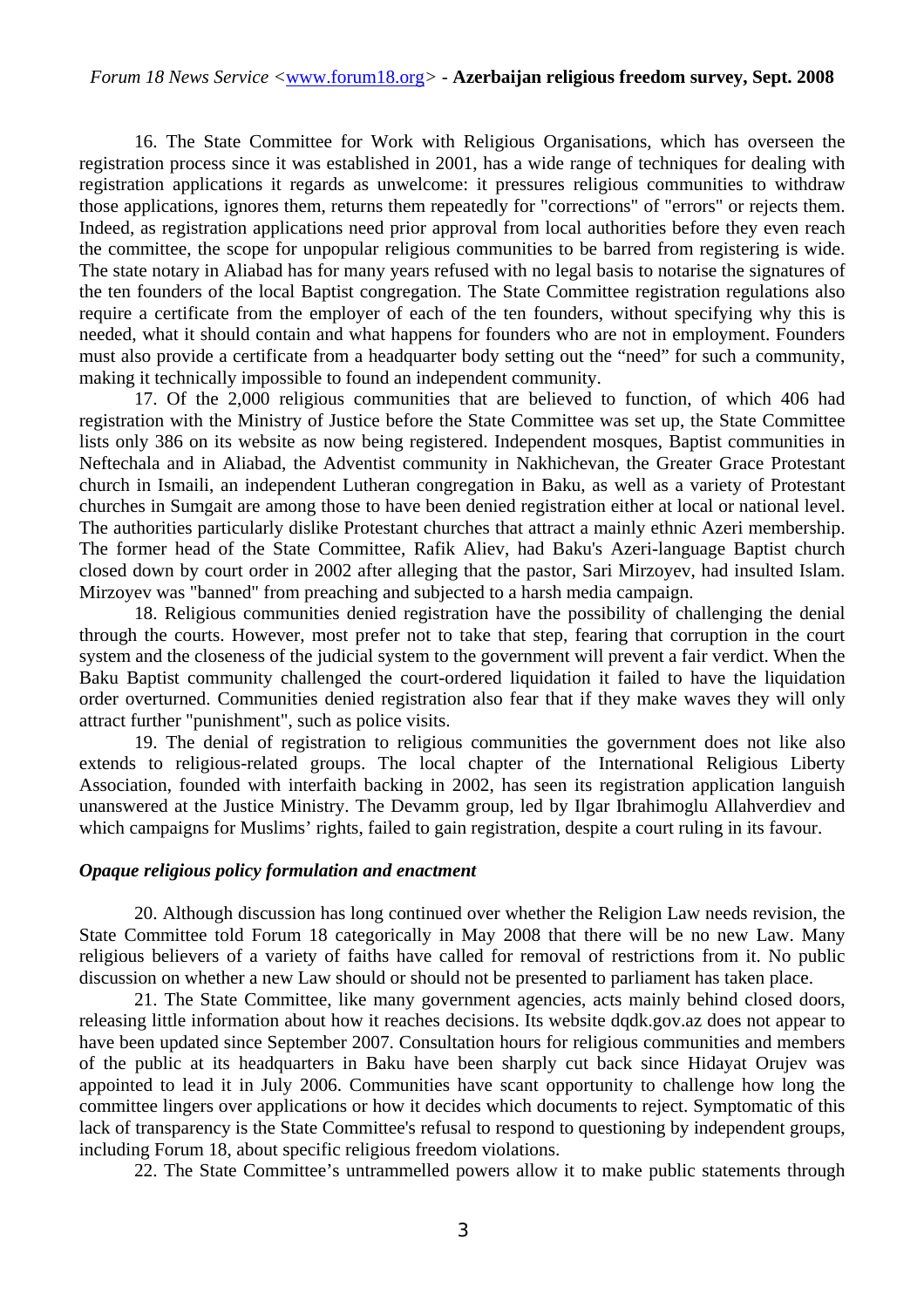the media based on questionable legal foundations which can worry religious communities. In late August 2008 – nearly two weeks after a fatal bomb blast at Baku's Abu-Bekr mosque - the State Committee suddenly banned worshippers from praying in the yards and on the streets nearby when mosques are full. The ban was communicated through the media only after police prevented worshippers from praying outside several Baku mosques. The State Committee claimed the "temporary" ban was to protect worshippers.

 23. State Committee officials – both at the national and local level - have repeatedly alleged that Protestant Christians and Jehovah's Witnesses have violated the law by holding "illegal meetings" and that their communities should be closed down. Such claims create a mindset among officials and the public that such groups are dangerous and a potential threat to society.

### *State intrusion into religious communities' affairs*

 24. Protestant and Jehovah's Witness communities have been subjected to police raids, beating and harassment of individual members and denial of registration. However, it is the Muslim community that faces the greatest state meddling. The government doubtless fears that it might become a source of opposition, with the power to mobilise large numbers of people. Articles 8 and 9 of the Religion Law require all Muslim communities to be part of the state-sanctioned Caucasian Muslim Board, despite claims that the state does not interfere in the internal activity of religious organisations. Independent mosques which dislike the control imposed by the Caucasian Muslim Board have faced government pressure and interference. Imams the authorities do not like have been removed. In June 2004 police ousted the community led by its imam, Ilgar Ibrahimoglu, from the Juma Mosque in Baku's Old City. The State Committee takes part in drawing up and enacting "attestation tests" for imams, a clear violation of the autonomy of religious communities. In 2007 it issued a book for imams on Friday sermons, with "recommendations" on what they should cover.

 25. The State Committee has always interpreted provisions in Articles 8 and 9 of the Religion Law allowing non-Muslim communities to be governed by a headquarters based abroad as a requirement, refusing to register locally-based religious minority communities. This adds to the popular perception that religious minorities are "foreign".

### *Religious censorship*

 26. Censorship of religious literature – which existed during the Soviet period – was continued in the 1992 Religion Law and its subsequent amended versions. The law requires permission from the State Committee before a religious community or individual can publish, import or distribute any religious literature, in clear violation of Azerbaijan's commitments to freedom of speech. Article 9.2 of the July 2001 regulation covering the duties of the State Committee clearly spells out its censorship tasks: "Take control of the production, import and distribution of religious literature, items, other religious informational materials and give its consent on the bases of the appeals of the religious institutions and relevant state bodies in accordance with the established procedure."

 27. Only registered religious centres can apparently establish religious publishing houses – and all literature they produce must be subjected to prior censorship. The State Committee also insists that the number of copies of each work to be imported or printed locally must also be approved. A special Expertise Department of the State Committee oversees this censorship. An official of the department told Forum 18 that the list of religious literature it has banned is not published.

 28. Police also confiscate religious literature during raids. Baptist pastor Hamid Shabanov in the northern village of Aliabad had Christian Bibles and books in Georgian and Azeri confiscated in a police raid in June 2008. Religious literature was also confiscated by police in nearby Zakatala three months earlier from Jehovah's Witness Matanat Gurbanova. In both cases, police said the literature was "illegal". Numerous Azeri believers of all faiths – including Muslims, Protestants and others –